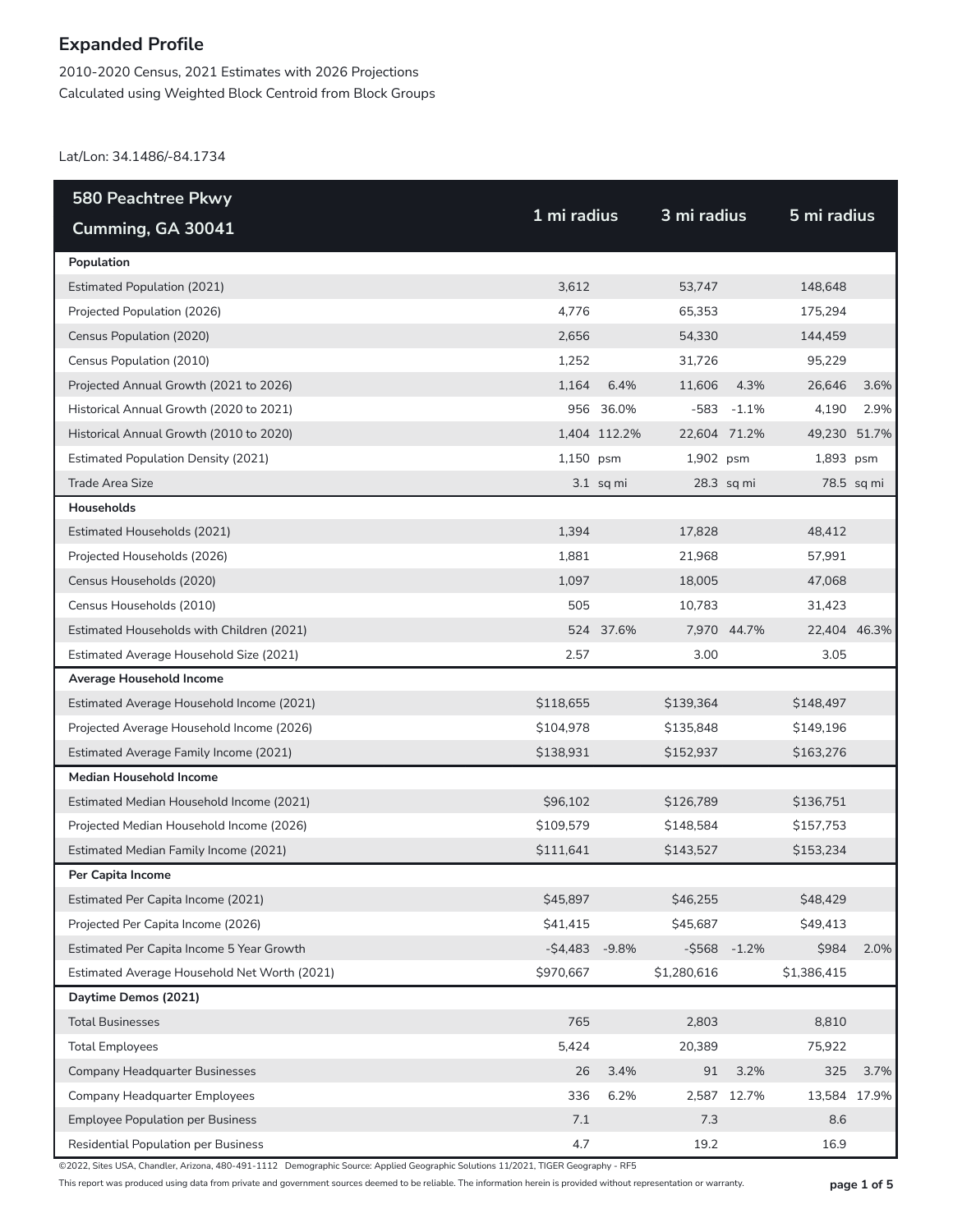2010-2020 Census, 2021 Estimates with 2026 Projections Calculated using Weighted Block Centroid from Block Groups

Lat/Lon: 34.1486/-84.1734

| <b>580 Peachtree Pkwy</b>                       |             |             |             |              |               | 5 mi radius |  |  |
|-------------------------------------------------|-------------|-------------|-------------|--------------|---------------|-------------|--|--|
| Cumming, GA 30041                               | 1 mi radius |             | 3 mi radius |              |               |             |  |  |
| Race & Ethnicity                                |             |             |             |              |               |             |  |  |
| <b>White (2021)</b>                             |             | 2,523 69.8% |             | 30,245 56.3% | 88,930 59.8%  |             |  |  |
| Black or African American (2021)                | 60          | 1.7%        | 2,722       | 5.1%         | 7,736         | 5.2%        |  |  |
| American Indian or Alaska Native (2021)         | 25          | 0.7%        | 238         | 0.4%         | 554           | 0.4%        |  |  |
| Asian (2021)                                    |             | 519 14.4%   |             | 13,997 26.0% | 34,313 23.1%  |             |  |  |
| Hawaiian or Pacific Islander (2021)             | 6           | 0.2%        | $19 -$      |              | $51 -$        |             |  |  |
| Other Race (2021)                               | 153         | 4.2%        | 2,000       | 3.7%         | 5,063         | 3.4%        |  |  |
| Two or More Races (2021)                        | 327         | 9.1%        | 4,526       | 8.4%         | 12,003        | 8.1%        |  |  |
| Not Hispanic or Latino Population (2021)        |             | 3,173 87.8% |             | 48,374 90.0% | 134,961 90.8% |             |  |  |
| Hispanic or Latino Population (2021)            |             | 439 12.2%   |             | 5,373 10.0%  | 13,688        | 9.2%        |  |  |
| Not Hispanic or Latino Population (2026)        |             | 4,199 87.9% |             | 58,730 89.9% | 158,829 90.6% |             |  |  |
| Hispanic or Latino Population (2026)            |             | 577 12.1%   |             | 6,623 10.1%  | 16,465        | 9.4%        |  |  |
| Not Hispanic or Latino Population (2020)        | 2,460       | 92.6%       |             | 49,732 91.5% | 132,126 91.5% |             |  |  |
| Hispanic or Latino Population (2020)            | 196         | 7.4%        | 4,598       | 8.5%         | 12,333        | 8.5%        |  |  |
| Not Hispanic or Latino Population (2010)        |             | 1,145 91.4% |             | 28,613 90.2% | 86,880 91.2%  |             |  |  |
| Hispanic or Latino Population (2010)            | 107         | 8.6%        | 3,113       | 9.8%         | 8,349         | 8.8%        |  |  |
| Projected Hispanic Annual Growth (2021 to 2026) | 138         | 6.3%        | 1,250       | 4.7%         | 2,778         | 4.1%        |  |  |
| Historic Hispanic Annual Growth (2010 to 2021)  |             | 331 28.0%   | 2,259       | 6.6%         | 5,339         | 5.8%        |  |  |
| Age Distribution (2021)                         |             |             |             |              |               |             |  |  |
| Age Under 5                                     | 186         | 5.1%        | 3,489       | 6.5%         | 9,071         | 6.1%        |  |  |
| Age 5 to 9 Years                                | 234         | 6.5%        | 4,608       | 8.6%         | 12,520        | 8.4%        |  |  |
| Age 10 to 14 Years                              | 261         | 7.2%        | 4,817       | 9.0%         | 13,986        | 9.4%        |  |  |
| Age 15 to 19 Years                              | 229         | 6.3%        | 3,905       | 7.3%         | 11,393        | 7.7%        |  |  |
| Age 20 to 24 Years                              | 220         | 6.1%        | 2,619       | 4.9%         | 7,217         | 4.9%        |  |  |
| Age 25 to 29 Years                              | 161         | 4.5%        | 2,308       | 4.3%         | 5,856         | 3.9%        |  |  |
| Age 30 to 34 Years                              | 137         | 3.8%        | 2,912       | 5.4%         | 7,426         | 5.0%        |  |  |
| Age 35 to 39 Years                              | 209         | 5.8%        | 4,222       | 7.9%         | 11,040        | 7.4%        |  |  |
| Age 40 to 44 Years                              | 215         | 5.9%        | 4,532       | 8.4%         | 12,911        | 8.7%        |  |  |
| Age 45 to 49 Years                              | 290         | 8.0%        | 4,409       | 8.2%         | 12,663        | 8.5%        |  |  |
| Age 50 to 54 Years                              | 282         | 7.8%        | 3,670       | 6.8%         | 11,050        | 7.4%        |  |  |
| Age 55 to 59 Years                              | 252         | 7.0%        | 3,104       | 5.8%         | 9,089         | 6.1%        |  |  |
| Age 60 to 64 Years                              | 240         | 6.6%        | 2,485       | 4.6%         | 6,969         | 4.7%        |  |  |
| Age 65 to 74 Years                              | 405         | 11.2%       | 3,923       | 7.3%         | 10,283        | 6.9%        |  |  |
| Age 75 to 84 Years                              | 220         | 6.1%        | 2,062       | 3.8%         | 5,409         | 3.6%        |  |  |
| Age 85 Years or Over                            | 72          | 2.0%        | 685         | 1.3%         | 1,764         | 1.2%        |  |  |
| Median Age                                      | 43.1        |             | 37.0        |              | 37.5          |             |  |  |
| <b>Gender Age Distribution (2021)</b>           |             |             |             |              |               |             |  |  |
| Female Population                               |             | 1,839 50.9% |             | 26,728 49.7% | 74,742 50.3%  |             |  |  |
| Age 0 to 19 Years                               |             | 436 23.7%   |             | 8,015 30.0%  | 22,970 30.7%  |             |  |  |
| Age 20 to 64 Years                              |             | 1,016 55.3% |             | 15,128 56.6% | 42,397 56.7%  |             |  |  |
| Age 65 Years or Over                            |             | 387 21.0%   |             | 3,586 13.4%  |               | 9,376 12.5% |  |  |
| Female Median Age                               | 44.3        |             | 37.5        |              | 37.8          |             |  |  |
| Male Population                                 |             | 1,773 49.1% |             | 27,018 50.3% | 73,906 49.7%  |             |  |  |
| Age 0 to 19 Years                               |             | 473 26.7%   |             | 8,803 32.6%  | 24,000 32.5%  |             |  |  |
| Age 20 to 64 Years                              |             | 989 55.8%   |             | 15,132 56.0% | 41,826 56.6%  |             |  |  |
| Age 65 Years or Over                            |             | 310 17.5%   |             | 3,084 11.4%  |               | 8,081 10.9% |  |  |
| Male Median Age                                 | 41.2        |             | 36.6        |              | 37.3          |             |  |  |

©2022, Sites USA, Chandler, Arizona, 480-491-1112 Demographic Source: Applied Geographic Solutions 11/2021, TIGER Geography - RF5

This report was produced using data from private and government sources deemed to be reliable. The information herein is provided without representation or warranty. **page 2 of 5**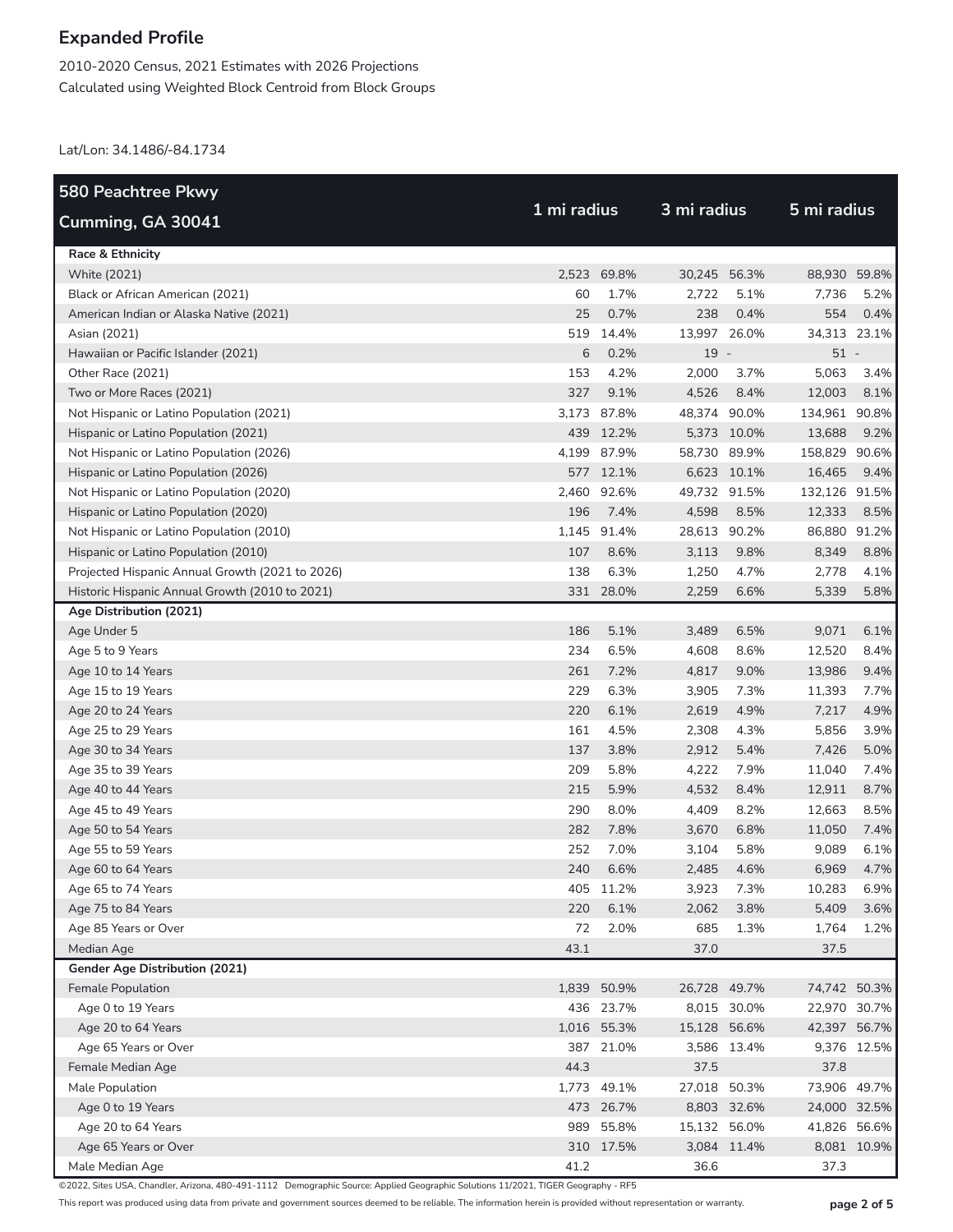2010-2020 Census, 2021 Estimates with 2026 Projections Calculated using Weighted Block Centroid from Block Groups

Lat/Lon: 34.1486/-84.1734

| 580 Peachtree Pkwy                           |             |             |              |             |               |             |
|----------------------------------------------|-------------|-------------|--------------|-------------|---------------|-------------|
| Cumming, GA 30041                            | 1 mi radius |             | 3 mi radius  |             | 5 mi radius   |             |
| Household Income Distribution (2021)         |             |             |              |             |               |             |
| HH Income \$200,000 or More                  |             | 241 17.3%   |              | 4,334 24.3% | 13,077 27.0%  |             |
| HH Income \$150,000 to \$199,999             | 129         | 9.2%        |              | 2,518 14.1% |               | 6,998 14.5% |
| HH Income \$100,000 to \$149,999             |             | 283 20.3%   |              | 4,130 23.2% | 11,118 23.0%  |             |
| HH Income \$75,000 to \$99,999               |             | 216 15.5%   |              | 2,005 11.2% |               | 5,096 10.5% |
| HH Income \$50,000 to \$74,999               |             | 277 19.9%   |              | 2,001 11.2% |               | 5,053 10.4% |
| HH Income \$35,000 to \$49,999               | 114         | 8.2%        | 1,204        | 6.8%        | 2,644         | 5.5%        |
| HH Income \$25,000 to \$34,999               | 47          | 3.3%        | 538          | 3.0%        | 1,442         | 3.0%        |
| HH Income \$15,000 to \$24,999               | 28          | 2.0%        | 403          | 2.3%        | 1,268         | 2.6%        |
| HH Income Under \$15,000                     | 60          | 4.3%        | 696          | 3.9%        | 1,716         | 3.5%        |
| HH Income \$35,000 or More                   | 1,260       | 90.4%       | 16,191 90.8% |             | 43,987        | 90.9%       |
| HH Income \$75,000 or More                   |             | 869 62.3%   | 12,987 72.8% |             | 36,290 75.0%  |             |
| Housing (2021)                               |             |             |              |             |               |             |
| <b>Total Housing Units</b>                   | 1,550       |             | 18,332       |             | 50,020        |             |
| <b>Housing Units Occupied</b>                |             | 1,394 89.9% | 17,828 97.3% |             | 48,412 96.8%  |             |
| Housing Units Owner-Occupied                 |             | 1,315 94.3% | 15,863 89.0% |             | 42,335 87.4%  |             |
| Housing Units, Renter-Occupied               | 79          | 5.7%        |              | 1,965 11.0% |               | 6,077 12.6% |
| Housing Units, Vacant                        |             | 156 11.2%   | 504          | 2.8%        | 1,607         | 3.3%        |
| <b>Marital Status (2021)</b>                 |             |             |              |             |               |             |
| <b>Never Married</b>                         |             | 618 21.1%   |              | 8,894 21.8% | 25,654 22.7%  |             |
| <b>Currently Married</b>                     |             | 1,962 66.9% | 26,723 65.4% |             | 72,833        | 64.4%       |
| Separated                                    | 34          | 1.2%        | 960          | 2.4%        | 2,825         | 2.5%        |
| Widowed                                      | 153         | 5.2%        | 1,277        | 3.1%        | 3,722         | 3.3%        |
| <b>Divorced</b>                              | 165         | 5.6%        | 2,980        | 7.3%        | 8,036         | 7.1%        |
| Household Type (2021)                        |             |             |              |             |               |             |
| <b>Population Family</b>                     |             | 3,175 87.9% | 49,288 91.7% |             | 136,893 92.1% |             |
| Population Non-Family                        |             | 403 11.2%   | 4,266        | 7.9%        | 10,785        | 7.3%        |
| <b>Population Group Quarters</b>             | 34          | 0.9%        | 192          | 0.4%        | 970           | 0.7%        |
| <b>Family Households</b>                     |             | 1,069 76.7% | 14,495 81.3% |             | 39,940 82.5%  |             |
| Non-Family Households                        |             | 325 23.3%   |              | 3,334 18.7% |               | 8,472 17.5% |
| Married Couple with Children                 |             | 441 22.5%   |              | 6,684 25.0% | 19,032 26.1%  |             |
| Average Family Household Size                | 3.0         |             | 3.4          |             | 3.4           |             |
| Household Size (2021)                        |             |             |              |             |               |             |
| 1 Person Households                          |             | 273 19.5%   |              | 2,709 15.2% |               | 6,882 14.2% |
| 2 Person Households                          |             | 589 42.2%   |              | 5,111 28.7% | 13,377 27.6%  |             |
| 3 Person Households                          |             | 203 14.5%   |              | 3,164 17.7% |               | 9,004 18.6% |
| 4 Person Households                          |             | 199 14.3%   |              | 4,330 24.3% | 12,061 24.9%  |             |
| 5 Person Households                          | 90          | 6.4%        | 1,674        | 9.4%        |               | 4,831 10.0% |
| 6 or More Person Households                  | 42          | 3.0%        | 840          | 4.7%        | 2,258         | 4.7%        |
| <b>Household Vehicles (2021)</b>             |             |             |              |             |               |             |
| Households with 0 Vehicles Available         | 13          | 0.9%        | 190          | 1.1%        | 662           | 1.4%        |
| Households with 1 Vehicles Available         |             | 305 21.8%   | 3,659        | 20.5%       | 9,028         | 18.6%       |
| Households with 2 or More Vehicles Available |             | 1,077 77.2% | 13,979 78.4% |             | 38,723 80.0%  |             |
| <b>Total Vehicles Available</b>              | 2,855       |             | 36,860       |             | 103,225       |             |
| Average Vehicles Per Household               | 2.0         |             | 2.1          |             | 2.1           |             |

©2022, Sites USA, Chandler, Arizona, 480-491-1112 Demographic Source: Applied Geographic Solutions 11/2021, TIGER Geography - RF5

This report was produced using data from private and government sources deemed to be reliable. The information herein is provided without representation or warranty. **page 3 of 5**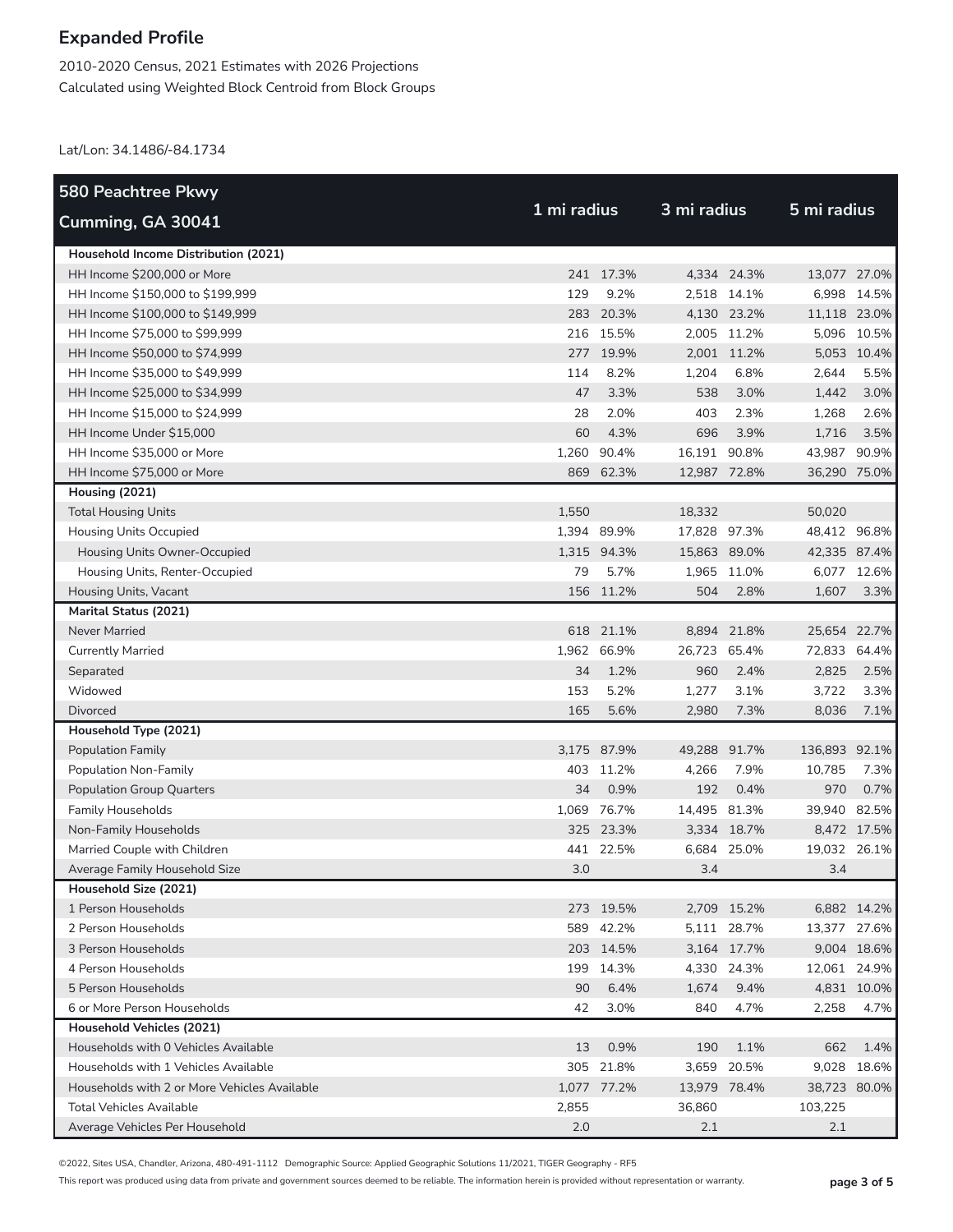2010-2020 Census, 2021 Estimates with 2026 Projections Calculated using Weighted Block Centroid from Block Groups

Lat/Lon: 34.1486/-84.1734

| <b>580 Peachtree Pkwy</b>                       |                    |             |                  |             |                  |              |
|-------------------------------------------------|--------------------|-------------|------------------|-------------|------------------|--------------|
| Cumming, GA 30041                               | 1 mi radius        |             | 3 mi radius      |             | 5 mi radius      |              |
| Labor Force (2021)                              |                    |             |                  |             |                  |              |
| Estimated Labor Population Age 16 Years or Over | 2.896              |             | 39,865           |             | 110,127          |              |
| <b>Estimated Civilian Employed</b>              |                    | 1,550 53.5% | 25,593 64.2%     |             | 70,824 64.3%     |              |
| <b>Estimated Civilian Unemployed</b>            | 53                 | 1.8%        | 762              | 1.9%        | 2,227            | 2.0%         |
| <b>Estimated in Armed Forces</b>                |                    |             | $8 -$            |             | $31 -$           |              |
| <b>Estimated Not in Labor Force</b>             |                    | 1,292 44.6% | 13,502 33.9%     |             | 37,045 33.6%     |              |
| Unemployment Rate                               | 1.8%               |             | 1.9%             |             | 2.0%             |              |
| Occupation (2021)                               |                    |             |                  |             |                  |              |
| Occupation: Population Age 16 Years or Over     | 1,550              |             | 25,593           |             | 70,824           |              |
| Management, Business, Financial Operations      |                    | 399 25.7%   |                  | 6,681 26.1% | 19,629 27.7%     |              |
| Professional, Related                           |                    | 570 36.8%   |                  | 9,312 36.4% | 22,638 32.0%     |              |
| Service                                         |                    | 192 12.4%   | 2,499            | 9.8%        |                  | 7,709 10.9%  |
| Sales, Office                                   |                    | 253 16.3%   | 4,964            | 19.4%       | 15,233 21.5%     |              |
| Farming, Fishing, Forestry                      | 2                  | 0.1%        | 85               | 0.3%        | 207              | 0.3%         |
| Construct, Extraction, Maintenance              | 57                 | 3.7%        | 690              | 2.7%        | 2,031            | 2.9%         |
| Production, Transport Material Moving           | 79                 | 5.1%        | 1,361            | 5.3%        | 3,376            | 4.8%         |
| <b>White Collar Workers</b>                     |                    | 1,222 78.8% | 20,957 81.9%     |             | 57,500 81.2%     |              |
| <b>Blue Collar Workers</b>                      |                    | 329 21.2%   |                  | 4,636 18.1% | 13,324 18.8%     |              |
| <b>Consumer Expenditure (2021)</b>              |                    |             |                  |             |                  |              |
| <b>Total Household Expenditure</b>              | \$112.2 M          |             | \$1.6B           |             | \$4.55 B         |              |
| <b>Total Non-Retail Expenditure</b>             | \$59.24 M          |             | 52.8% \$847.46 M |             | 53.0% \$2.42 B   | 53.1%        |
| <b>Total Retail Expenditure</b>                 | \$52.95 M          |             | 47.2% \$750.81 M |             | 47.0% \$2.13 B   | 46.9%        |
| Apparel                                         | \$3.97 M           |             | 3.5% \$58.25 M   |             | 3.6% \$166.45 M  | 3.7%         |
| Contributions                                   | \$3.91 M           |             | 3.5% \$57.02 M   |             | 3.6% \$164.28 M  | 3.6%         |
| Education                                       | \$3.62 M           |             | 3.2% \$56.99 M   |             | 3.6% \$166.11 M  | 3.7%         |
| Entertainment                                   | \$6.51 M           |             | 5.8% \$94.2 M    |             | 5.9% \$269 M     | 5.9%         |
| Food and Beverages                              | \$16.26 M          |             | 14.5% \$230.27 M |             | 14.4% \$653.5 M  | 14.4%        |
| Furnishings and Equipment                       | \$4.05 M           |             | 3.6% \$58.05 M   |             | 3.6% \$165.57 M  | 3.6%         |
| Gifts                                           | \$2.98 M           |             | 2.7% \$43.68 M   |             | 2.7% \$126.76 M  | 2.8%         |
| <b>Health Care</b>                              | \$9.39 M           |             | 8.4% \$128.24 M  |             | 8.0% \$362.18 M  | 8.0%         |
| <b>Household Operations</b>                     | \$4.5 M            |             | 4.0% \$64.81 M   |             | 4.1% \$185.14 M  | 4.1%         |
| Miscellaneous Expenses                          | \$2.14 M           |             | 1.9% \$30.51 M   |             | 1.9% \$86.91 M   | 1.9%         |
| Personal Care                                   | \$1.5 <sub>M</sub> |             | 1.3% \$21.41 M   |             | 1.3% \$60.91 M   | 1.3%         |
| Personal Insurance                              | \$849.93 K         |             | 0.8% \$12.47 M   |             | 0.8% \$35.83 M   | 0.8%         |
| Reading                                         | \$248.94 K         |             | $0.2\%$ \$3.51 M |             | 0.2% \$10.01 M   | 0.2%         |
| Shelter                                         | \$23.26 M          |             | 20.7% \$333.27 M |             | 20.9% \$949.34 M | 20.9%        |
| Tobacco                                         | \$595.26K          |             | 0.5% \$7.72 M    |             | 0.5% \$21.45 M   | 0.5%         |
| Transportation                                  | \$20.47 M          |             | 18.2% \$289.25 M |             | 18.1% \$820.73 M | 18.0%        |
| <b>Utilities</b>                                | \$7.93 M           |             | 7.1% \$108.61 M  |             | 6.8% \$306.02 M  | 6.7%         |
| <b>Educational Attainment (2021)</b>            |                    |             |                  |             |                  |              |
| Adult Population Age 25 Years or Over           | 2,483              |             | 34,310           |             | 94,461           |              |
| Elementary (Grade Level 0 to 8)                 | 16                 | 0.6%        | 861              | 2.5%        | 2,260            | 2.4%         |
| Some High School (Grade Level 9 to 11)          | 48                 | 1.9%        | 1,025            | 3.0%        | 2,398            | 2.5%         |
| High School Graduate                            |                    | 312 12.6%   |                  | 3,992 11.6% | 10,839           | 11.5%        |
| Some College                                    |                    | 466 18.8%   |                  | 4,626 13.5% | 12,706 13.5%     |              |
| Associate Degree Only                           | 171                | 6.9%        | 2,216            | 6.5%        | 6,064            | 6.4%         |
| <b>Bachelor Degree Only</b>                     | 1,020              | 41.1%       | 13,231 38.6%     |             |                  | 38,130 40.4% |
| Graduate Degree                                 |                    | 450 18.1%   |                  | 8,359 24.4% | 22,064           | 23.4%        |

©2022, Sites USA, Chandler, Arizona, 480-491-1112 Demographic Source: Applied Geographic Solutions 11/2021, TIGER Geography - RF5

This report was produced using data from private and government sources deemed to be reliable. The information herein is provided without representation or warranty. **page 4 of 5**